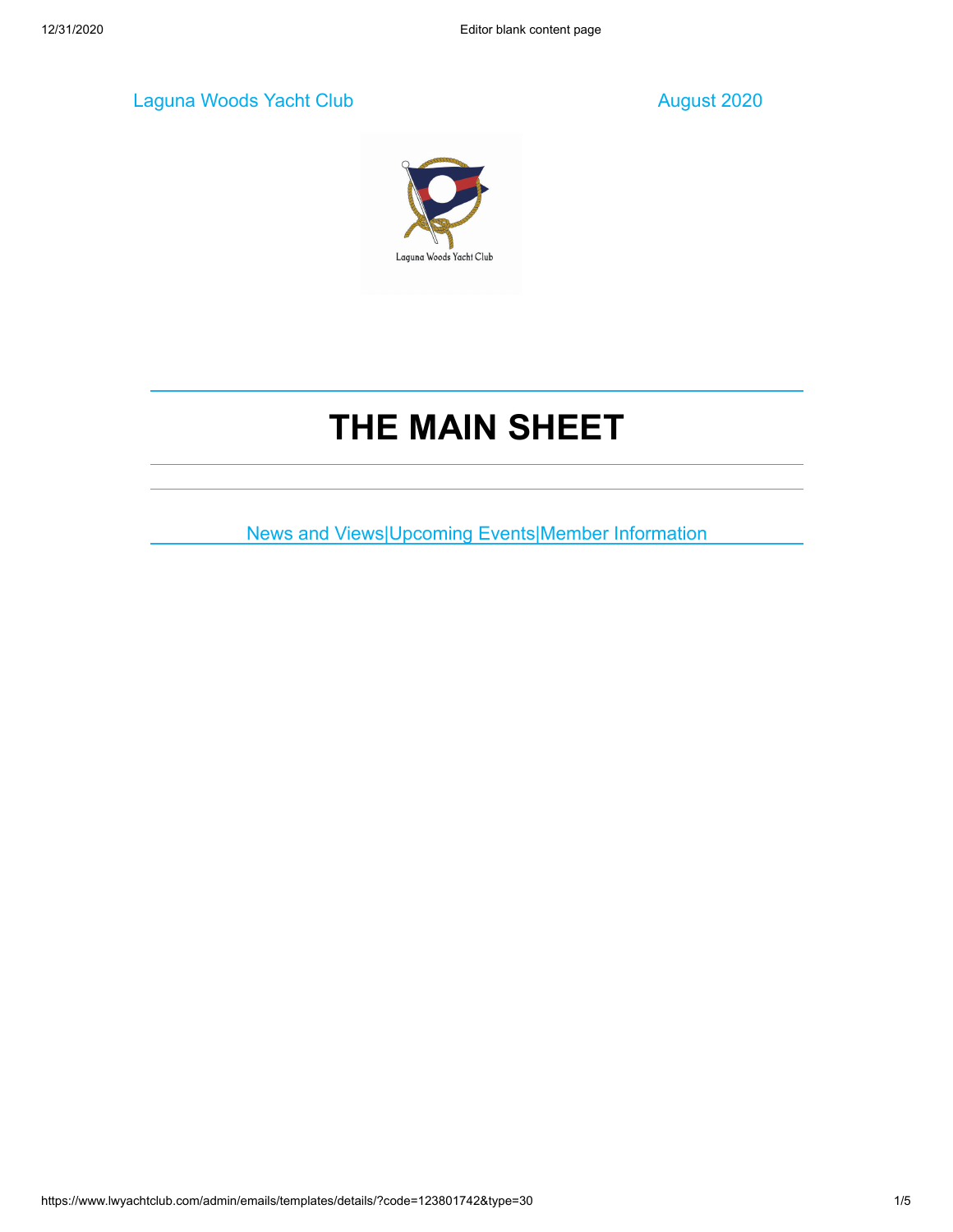#### *LWYC Board of Directors and Committee Chairs*

*Board of Directors*

- Commodore Wayne Carlson
- Vice
- Commodore Pat Rojek • Rear
- Commodore Terry Miles
- Secretary -Tracy Rich
- Treasurer Jim Updike
- Staff
- Commodore Lloyd Chase
- Staff Commodore - Darrel Vorderstrasse

*Committee Chairs*

- Sailing Academy - Jeff Sadler
- Skippers **Darrel** Vorderstrasse
- Social Doris Vanzandt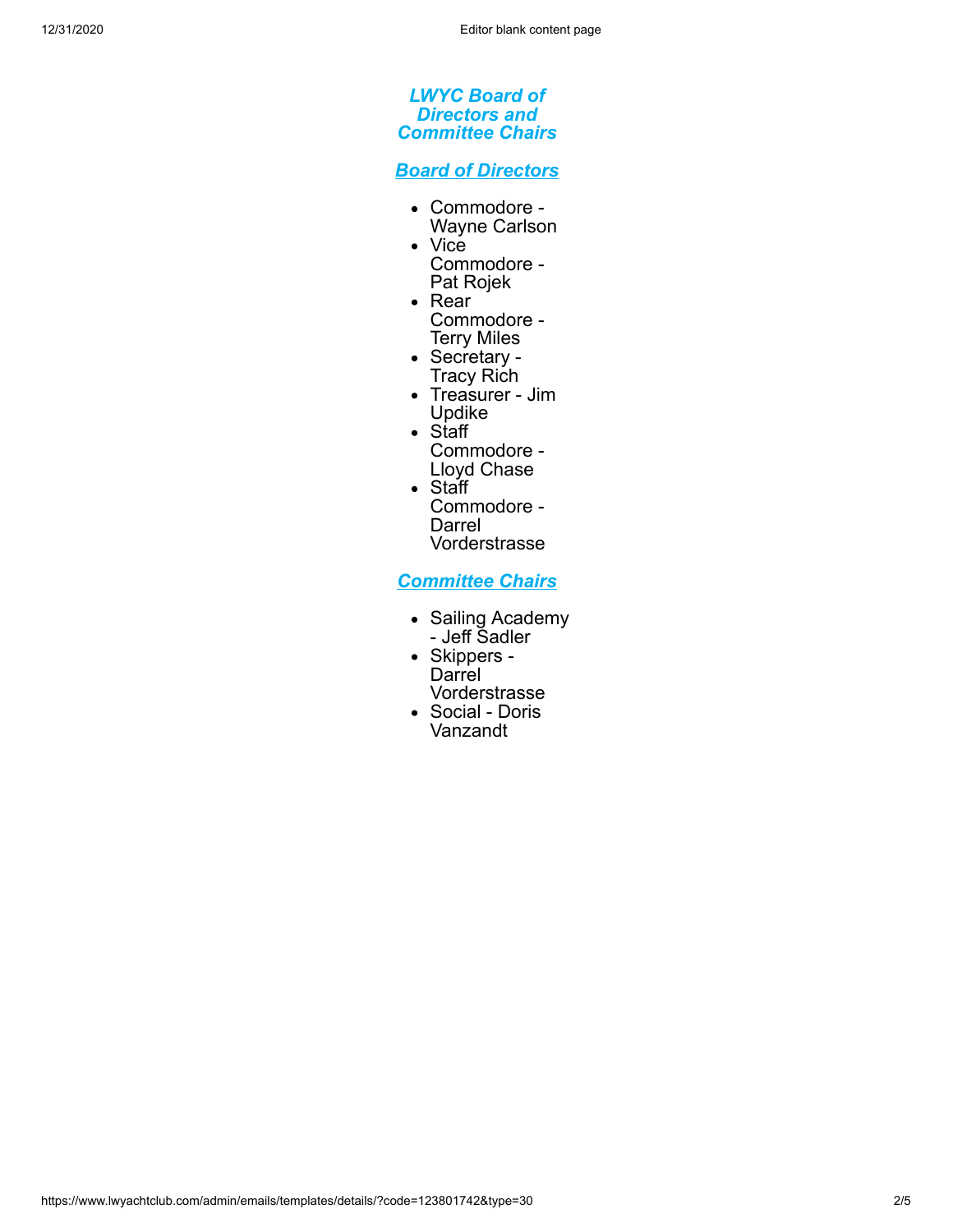12/31/2020 Editor blank content page



The Commodore's Corner

Wayne Carlson

Like all life-changing events, Covid-19 has divided history into "Pre and Post."

In years past we would be commenting on the warm August weather and putting the final touches on our plans for the annual Yacht Club Picnic. Hopefully we will be in a situation next year where we can again look forward to routine activities from the past and, hopefully, some new functions. In the meantime, let's take joy in the progress we have made and the sailing activities we have safely implemented!

The new routine for sailing involves fewer sailors on the boat which creates a challenge for scheduling sails but, on the plus side, offers more space and a relaxed atmosphere for our daily sails. Cleaning and disinfecting surfaces before and after each sail has given us a Hiatus that "shines in the sunlight" because it has never been this clean! The new electronics package is a marvel and worth everyone's time to just play with it a bit.

Thanks to the skippers for stepping up during these challenging times and making Hiatus available for day sails six days per week.

In closing I would like to give one big shout-out to Wolfgang Kutter for his fascinating presentation during our Zoom Membership Meeting. His images of sailing on the Rhine in Switzerland definitely put my thoughts to former trips and trips yet to happen!

Stay well sailors, take advantage of open spots available to sail and be safe.

Wayne

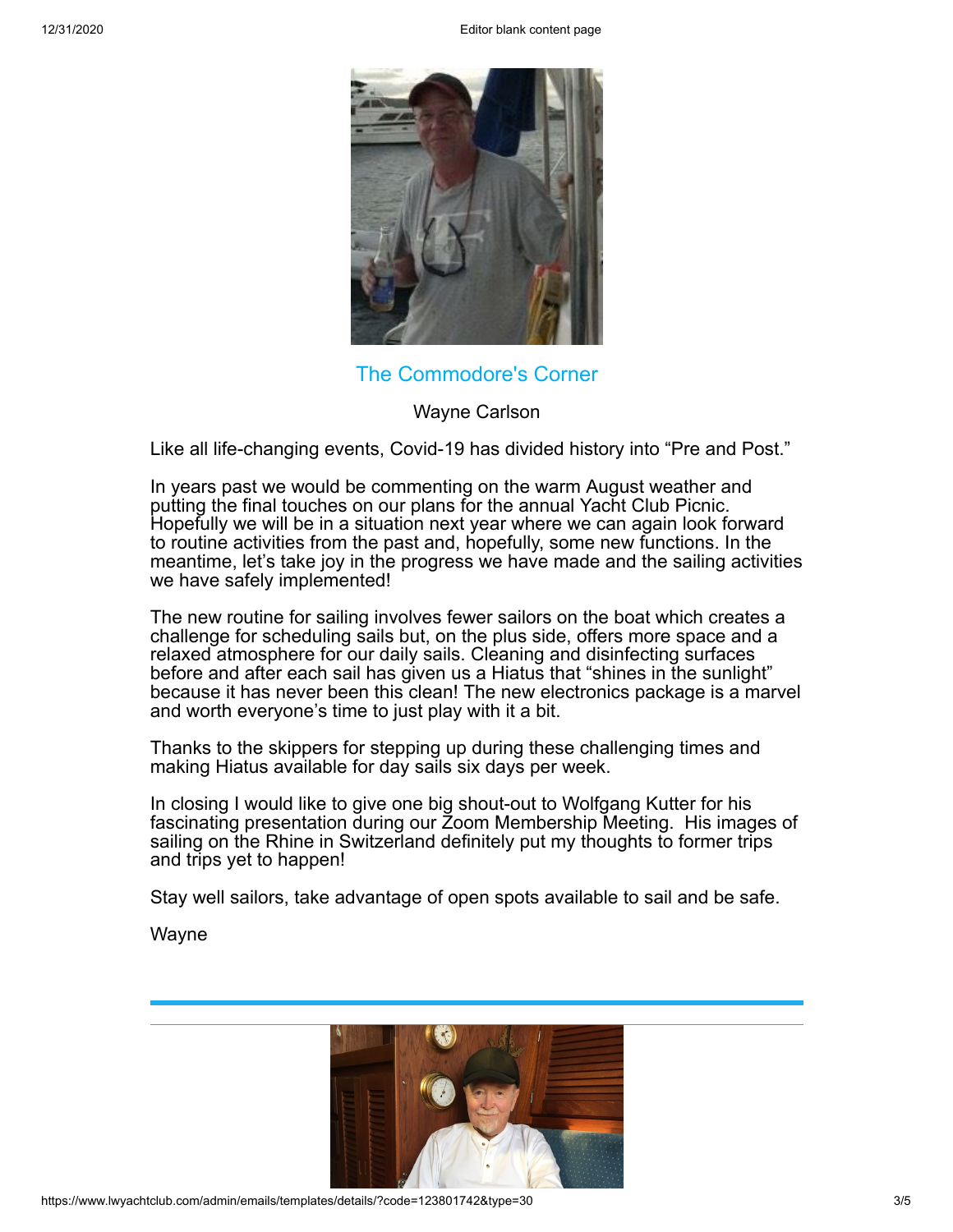12/31/2020 Editor blank content page



#### **Meet Your Board Rear Commodore Terry Miles**

Each issue, space permitting, we'll give you some background on the people who volunteer to serve on the Board, the Skippers, and members of the Committees. These are all the folks who make this club the great place it is.

This issue features Terry Miles, our Rear Commodore. The Rear Commodore position is the third senior position on the Board. Besides serving as a Director for the club, Terry is responsible for membership meetings. Terry is one of the certified Skippers and sails on Thursdays. Here, in Terry's words, is a bit about him:

 "I learned to sail when a friend took me out on a small 2 person homemade sailboat at Mother's Beach in Belmont Shore Ca. I was 16 and was hooked, and continued sailing whenever possible. In the fall of 1977 I had a wonderful day sail with friends out of Dana Point, the next day I ordered a new Catalina 30 and took possession of "Shar'n Miles" , hull #1013 - in early 1978 at age 35.

I enjoyed sailing with friends and family on her until 1989 when I sold her and bought a used Choey Lee 32, a Sloop named "Fair Winds". I only had her for 2 yrs and in 1991 after selling her, my wife Patti and I moved to Canyon Lake where I primarily played Golf for my recreational activity and only went Sailing periodically until moving to Laguna Woods in 2014.

After moving I joined the Yacht Club right away, Sailing on Tuesdays and Thursdays, meeting the members, and getting involved with the club. I eventually became the Thursday skipper, joined the Social Committee, and this year became the Rear Commodore. I completely enjoy Day Sailing and when able participate in as many Club events as possible.

 "Day Sailing is my downtime, and lately my escape from the pressures of the "real world ". Watching the crew get their sea legs, learn about the joys of sailing, visiting and hearing their stories, and working together as a crew make a wonderful experience every Thursday."

Best gift ever - Thanks for having me.

Terry"